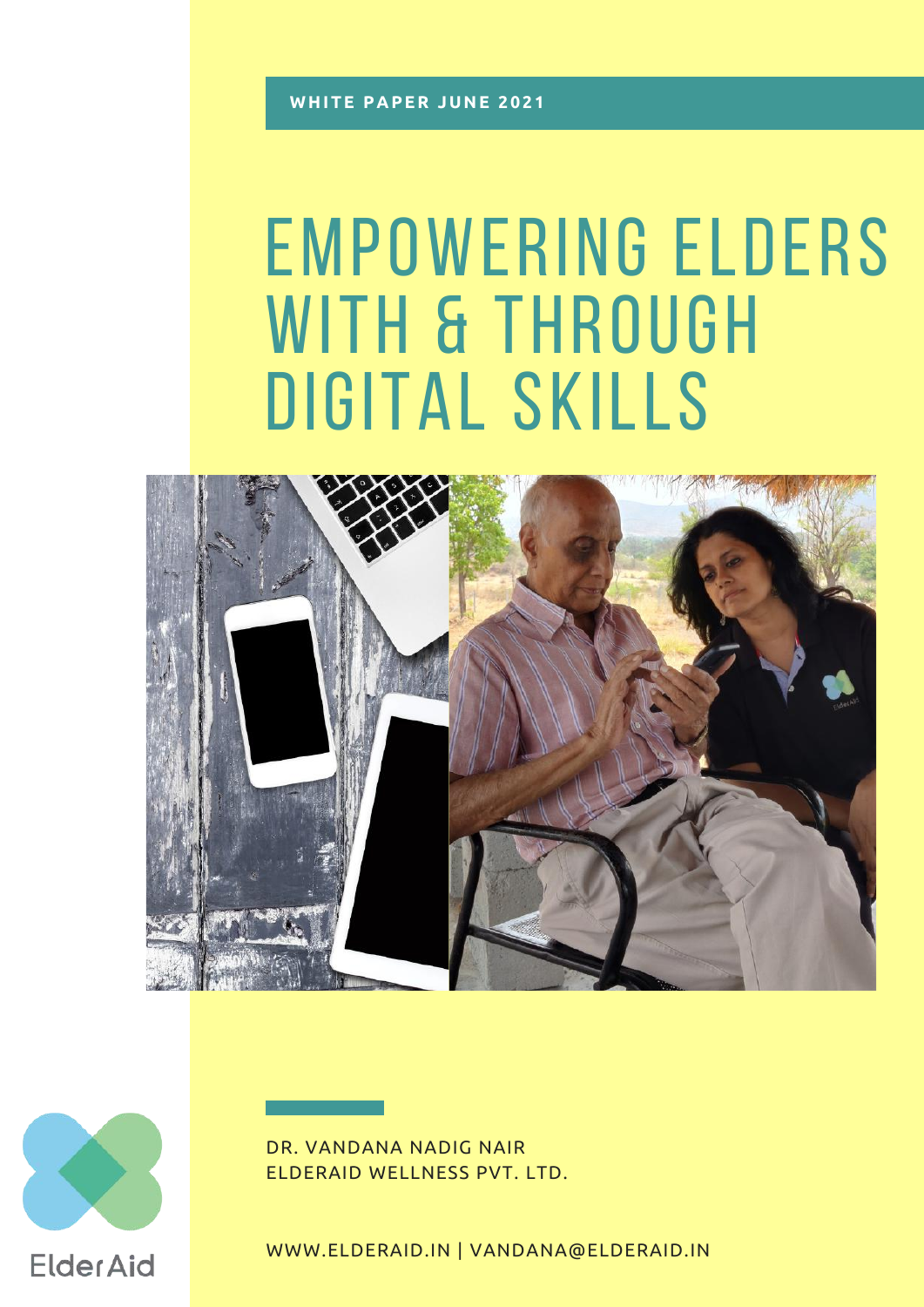### ELDERS, DIGITAL LITERACY & THE PANDEMIC

The Internet is a powerful medium of information, commerce, engagement, education, health and a myriad other areas. The benefits that it offers the elderly are enormous, especially in these pandemic times. And yet, one of the biggest barriers is digital literacy and helping elders overcome their anxiety around it.

The pandemic has thrown into sharp focus elderly issues as well as the need for digitally upskilling them – elders are lonely; they are anxious about their own and their families' welfare and health; there has been significant disruption in their social lives due to being house bound for their own safety; accessing a whole host of support and services is possible if they are digitally savvy (ranging from banking to socializing to entertainment to groceries and other shopping to name just a few).

Multiple studies have demonstrated the immense positive impact that social engagement via the internet has had on elder mental and emotional well being (Zhang & Kaufman, 2015). At the other end, WHO is launching a new initiative, Digital and Assistive Technologies for Ageing (DATA) which is at the frontline of home-based, assistive solutions for elder health and wellbeing. This will call for a significant level of comfort with technology in general and the internet in specific amongst elders to enable them to leverage these solutions.

The starting point clearly for all this is digital literacy for elders. A 2019 study by Agewell Foundation showed that ~85% of the elders who were polled were digitally illiterate. While the pandemic has forced many elders to 'go online' (an interesting study by KPMG and ET Tech in October 2020 points out that the share of internet users from the 55+ age group has gone up from 8% pre pandemic to a staggering 30% 6 months later!), the opportunity and need to enhance their skills and comfort remains large and currently unaddressed.

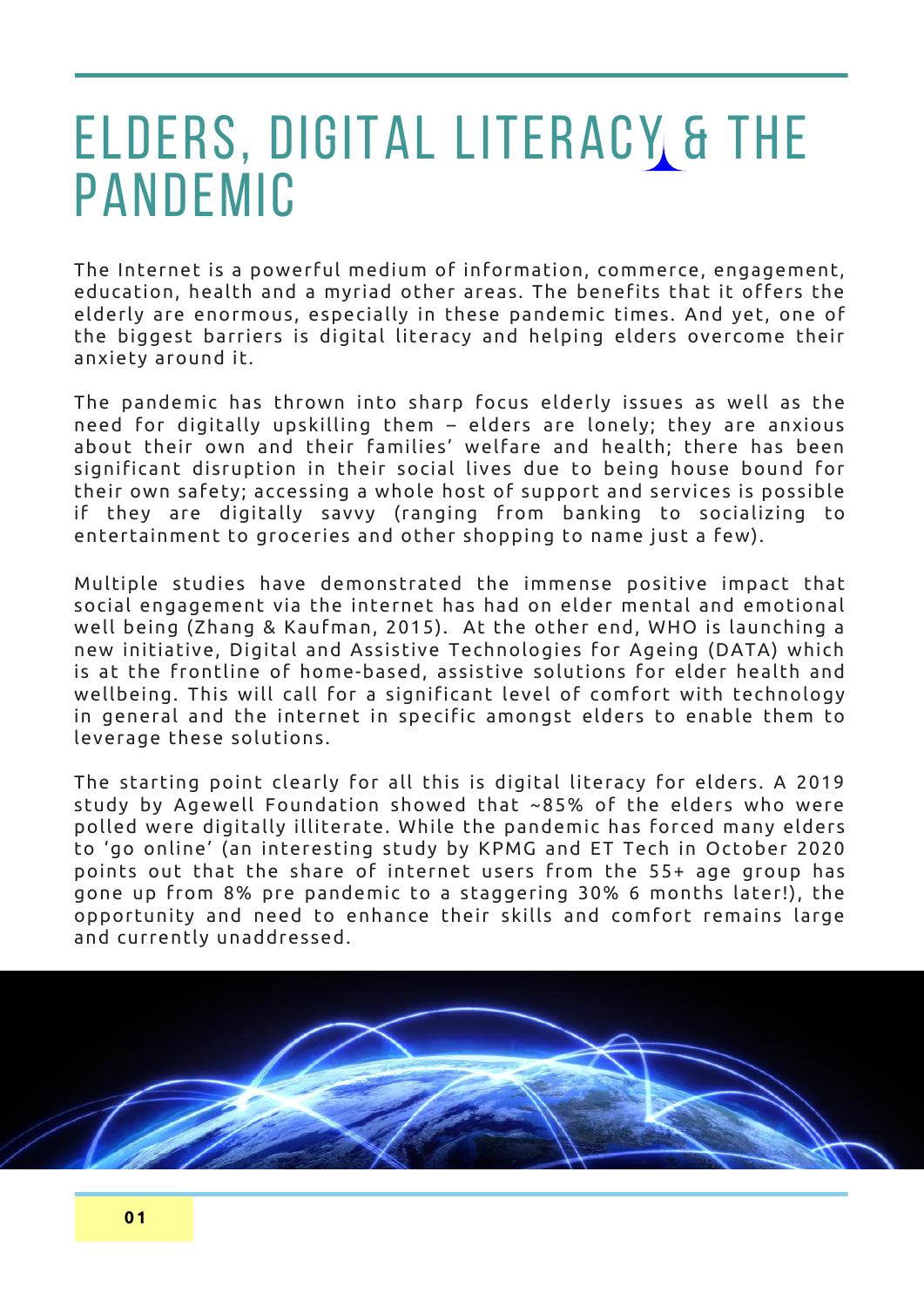# pilot results

ElderAid conducted a series of wellness-focused pilots and primary research in the areas of wellness and digital awareness and usage. Pertinent findings are shared here:

**ONLINE WELLNESS SERIES** – In this series, over 50 elders were engaged over a 2-week period in a range of online activities including a seminar on the importance of holistic wellbeing, a book reading, a quiz, an art session, yoga and easy cooking. The elders in the cohort unanimously agreed that they looked forward to the ongoing engagement and would like the organization to add sessions on how to get comfortable with their smartphones and tablets to shop online, get on OTTs and access critical information.

**DIGITAL LITERACY** – Five elders were supported during the pilot to enhance their comfort with and proficiency in internet usage.The training was one on one and began with a simple needs assessment to understand the elders' wishlist with regard to internet use and their current comfort and proficiency levels. The training spanned simple settings on their phone (how to use the torch) to whatsapp (how to record a voice note) to online shopping and browsing and signing up on OTT platforms. The elders valued the one on one interaction, the ability to call their volunteer-mentor when needed for subsequent trouble shooting and the delivery of this training in manageable, bite-size nuggets.

Primary research with 25 elders also reveals a hierarchy (Figure 1) of how they are prioritising digital training. They would like to first get comfortable with their devices before moving onto communication, then e-commerce, followed by entertainment, information and so on.